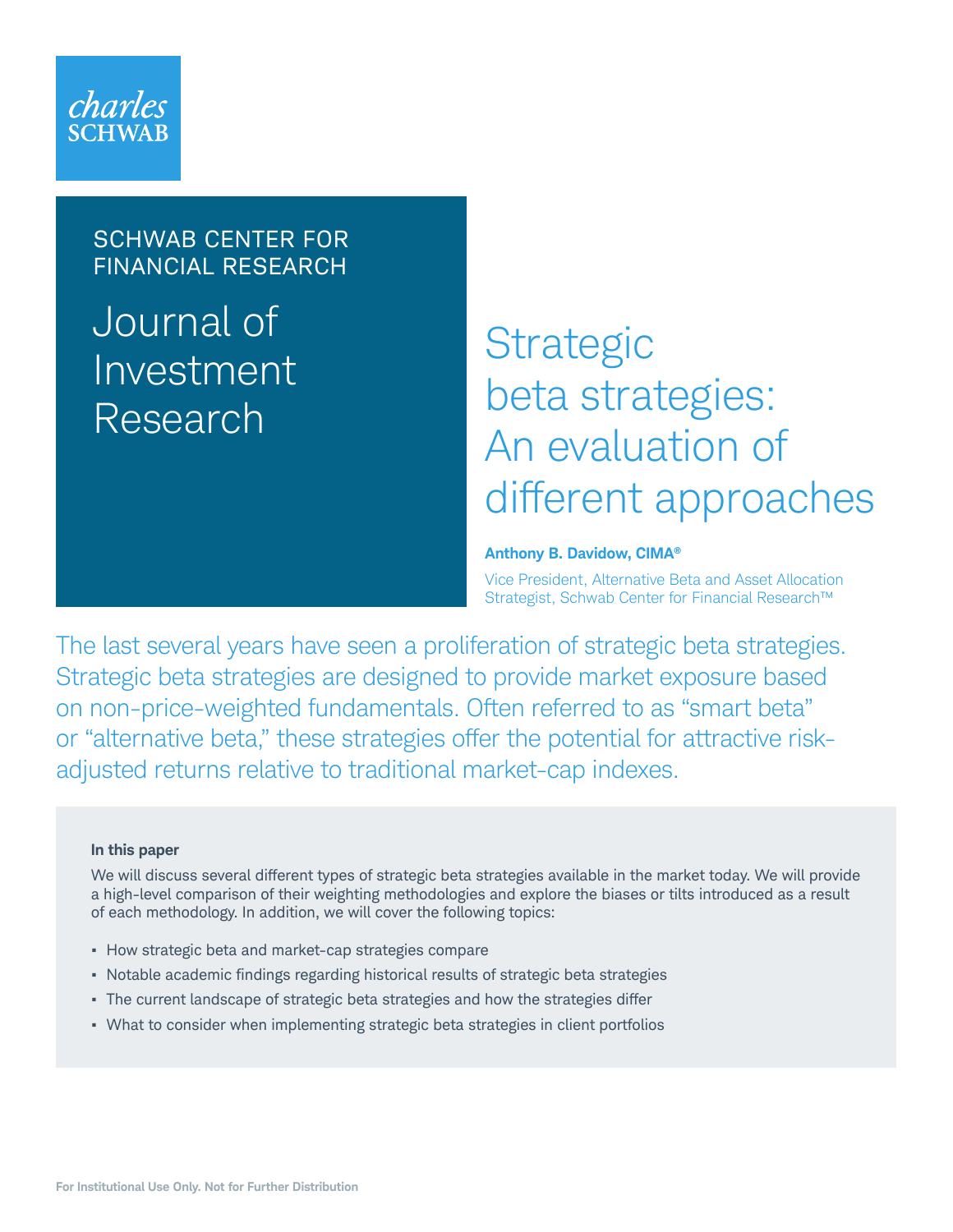### Market-cap indexes

Most of the major indexes (e.g., S&P 500® Index, Russell 1000® Index, Russell 2000® Index, MSCI EAFE Index) are market-cap weighted, meaning that the largest companies have the largest weight in the underlying index (see *Fundamentally weighted indexing: Weighing the difference*). In addition to their larger-cap bias, market-cap indexes often have growth biases and, in our opinion, tend to overweight overpriced securities.

Market-cap indexes serve valuable benchmarking roles: Active managers can tout their history of outperforming a benchmark as a gauge of their value, or the index can provide a barometer of a particular market's performance. The first wave of index-based mutual funds and exchange-traded funds (ETFs) sought to mimic the various market indexes. The extraordinary growth of ETFs has been fueled in part by many active mutual fund managers' inability to consistently outperform their benchmarks.<sup>1</sup>

### **Exhibit 1** Morningstar's strategic beta taxonomy

| <b>Return-oriented</b>           | <b>Risk-oriented</b>              | <b>Other</b>                   |
|----------------------------------|-----------------------------------|--------------------------------|
| • Dividend Screened/<br>Weighted | • Minimum Volatility/<br>Variance | • Non-Traditional<br>Commodity |
| • Value                          | ▪ Low/High Beta                   | • Equal-Weighted               |
| • Growth                         | Risk-Weighted<br>٠                | • Non-Traditional              |
| • Fundamentals                   |                                   | Fixed Income                   |
| • Multi-Factor                   |                                   | • Multi-Asset                  |
| $\blacksquare$ Size              |                                   |                                |
| • Momentum                       |                                   |                                |
| ▪ Buyback⁄<br>Shareholder Yield  |                                   |                                |
| ■ Earnings Weighted              |                                   |                                |
| $\blacksquare$ Quality           |                                   |                                |
| <b>Expected Returns</b>          |                                   |                                |
| ■ Revenue Weighted               |                                   |                                |
| Source: Morningstar.             |                                   |                                |

Institutions were early adopters of index-based strategies. In fact, the first index-based strategy was developed in 1971 by Wells Fargo for the Samsonite Corporation.<sup>2</sup> For years, institutions have been challenging the conventional wisdom that market-cap indexes are the only way to own the market. Institutional demand and academic research have led to the development of strategic beta strategies.

### Strategic beta

If *beta* is defined as the market risk of a basket of stocks, then *strategic beta* represents a different way of constructing the basket. Popular strategic beta strategies include equal weighting, fundamental weighting, minimum variance, and low volatility. These strategies vary based on the underlying indexes, economic factors screened, and weighting methodologies.

With the strong growth of non-capitalizationweighted strategies, Morningstar Associates has begun to track flows and assets under management (AUM) in strategic beta strategies. It has established a broad classification of strategic beta strategies, further breaking them down into subcategories of **return-oriented**, **risk-oriented**, and **other** (see Exhibit 1). Returnoriented includes such strategies as multifactor, quality, momentum, and fundamental. Risk-oriented includes low beta, high beta, and minimum variance. Other includes multi-asset and equal-weight.

Based on Morningstar's research, there are now 374 exchange-traded products (ETPs) with more than \$400 billion in AUM. Strategic beta strategies have grown at a rate of more than 22% over the last two years, nearly double that of non–strategic beta strategies. We believe that the appeal has come from a longer history, strong performance results, and new entrants to the marketplace. In 2015, the RAFI Fundamental Index® strategies celebrate their 10th anniversary.

1 Aye Soe, "Does Past Performance Matter?: The Persistence Scorecard," S&P Dow Jones Indices, Dec. 2014. 2 Frank J. Fabozzi, *Perspectives on Equity Indexing*. Hoboken: Wiley, 2000, 41–42.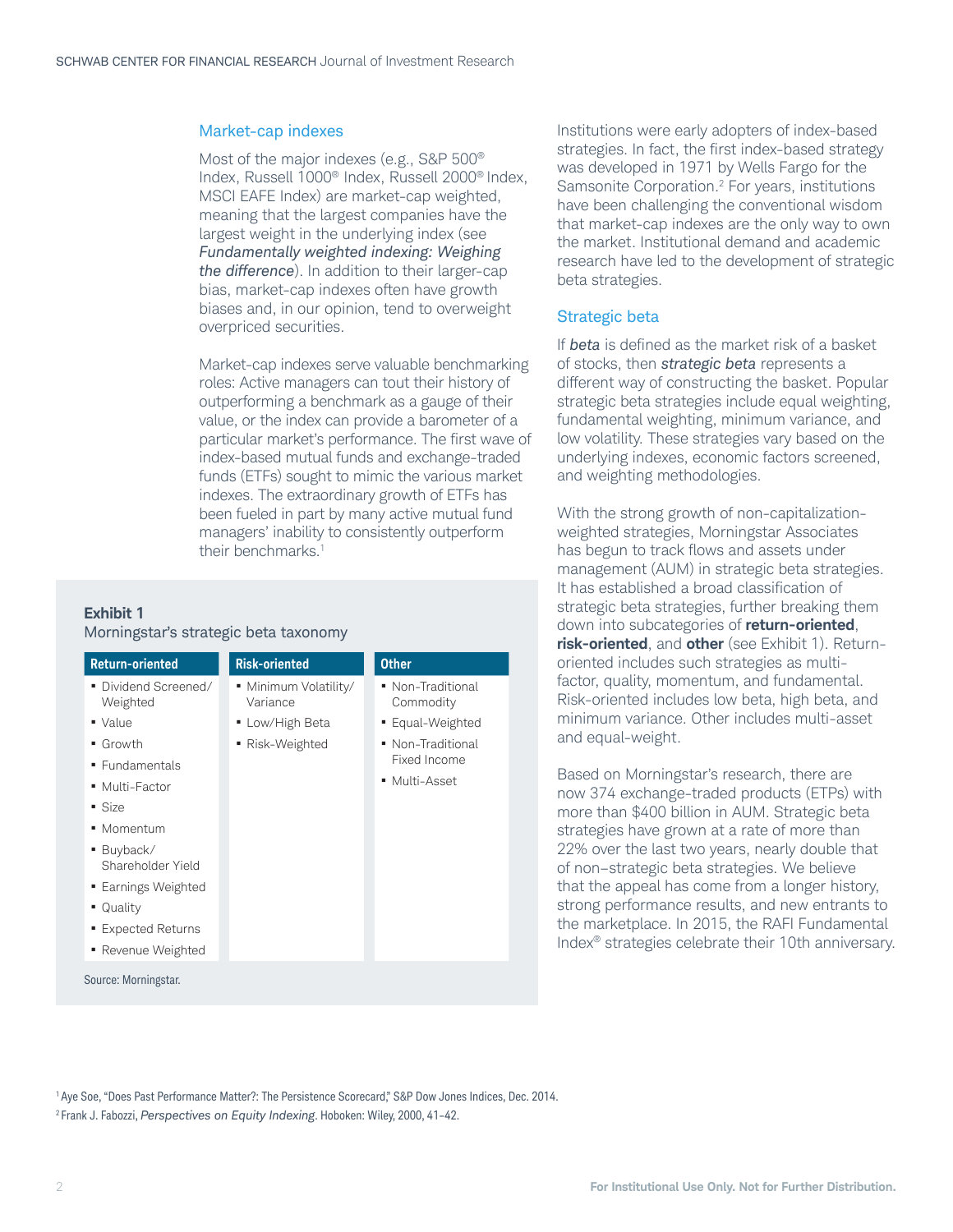Among strategic beta strategies, fundamental strategies have been a major focus of research studies, especially in comparison with marketcap indexes. Rob Arnott and his colleagues at Research Affiliates LLC have long championed the use of the Fundamental Index methodology. In an article published in *Financial Analysts Journal*, Arnott et al. criticize the capital asset pricing model (CAPM) and some of the assumptions used, most notably the use of cap-weighted indexes as the market benchmark. Research Affiliates has shown significant outperformance of multiple fundamental strategies relative to their respective marketcap indexes over various periods: "[Research Affiliates] believe[s] these results are not mere accidents of history but are likely to persist into the future. The mean–variance superiority of the Fundamental Indexes is robust and significant."<sup>3</sup>

Rob Arnott and Research Affiliates may have started the strategic beta debate with the introduction of their Fundamental Index methodology, but others have joined in the discussion. According to Noël Amenc, director of the EDHEC-Risk Institute, "[T]he reason behind the new indices for the vast majority of investors, and doubtless their promoters, is probably the superiority of their performance compared to traditional cap-weighted indexes. . . . Alternative beta, advanced beta or smart beta is therefore a response from the market to a question that forms the basis of modern portfolio theory since the work of the Nobel Prize winner Harry Markowitz: how to construct an optimally diversified portfolio."<sup>4</sup>

In "A Survey of Alternative Equity Index Strategies," Hsu et al. divide strategic beta strategies into two broad categories: heuristicbased and optimization-based weighting methods.5 Heuristic-based strategies use simple and sensible weighting rules; they include equal weighting, risk-cluster equal weighting, low volatility, and fundamental weighting. Optimization-based strategies, which attempt to optimize portfolios based on expected risk and return assumptions, include minimum variance, maximum diversification, and low volatility.

In "An Evaluation of Alternative Equity Indices," Cass Consulting analyzes various alternative weighting strategies. Part 1 evaluates heuristic and optimized weighting; Part 2 focuses on fundamental weighting. Their data shows that

### **Exhibit 2**



|                           | <b>Russell Fundamental</b><br><b>U.S. Large Company</b> | <b>Russell</b><br>1000 |
|---------------------------|---------------------------------------------------------|------------------------|
| Return                    | 11.44                                                   | 8.77                   |
| Standard deviation        | 15.10                                                   | 15.79                  |
| Alpha                     | 3.07                                                    | 0.00                   |
| Beta                      | 0.90                                                    | 1.00                   |
| Sharpe ratio (arith.)     | 0.63                                                    | 0.46                   |
| Number of<br>observations | 221.00                                                  | 221.00                 |

Source: Morningstar Direct. The inception date for the Russell Fundamental Index® Series is 2/24/2011. All data before that date is back-tested. The Russell Fundamental Index data published herein is simulated, unmanaged, and cannot be invested in directly. Past simulated performance is no guarantee of future performance and is not indicative of any specific investment. Actual investment results may differ. Back-tested performance is hypothetical, done with the benefit of hindsight, and provided for informational purposes only to indicate historical performance had the stocks actually been invested in over the relevant time period. Commissions and other fees were not taken into consideration; if they had been, performance would have been substantially lower.

3 Robert D. Arnott, Jason C. Hsu, and Philip Moore, "Fundamental Indexation," *Financial Analysts Journal*, vol. 61, no. 2, March/April 2005, 83–97.

<sup>4</sup>Noël Amenc, "Beyond Smart Beta Indexation," EDHEC-Risk, 29 Nov. 2012, http://www.edhec-risk.com/edito/RISKArticleEdito.2012-11-29.5604.

<sup>5</sup>Tzee-man Chow, Jason Hsu, Vitali Kalesnik, and Bryce Little, "A Survey of Alternative Equity Index Strategies," *Financial Analysts Journal*, vol. 67, no. 5, Sept.–Oct. 2011, 37–57.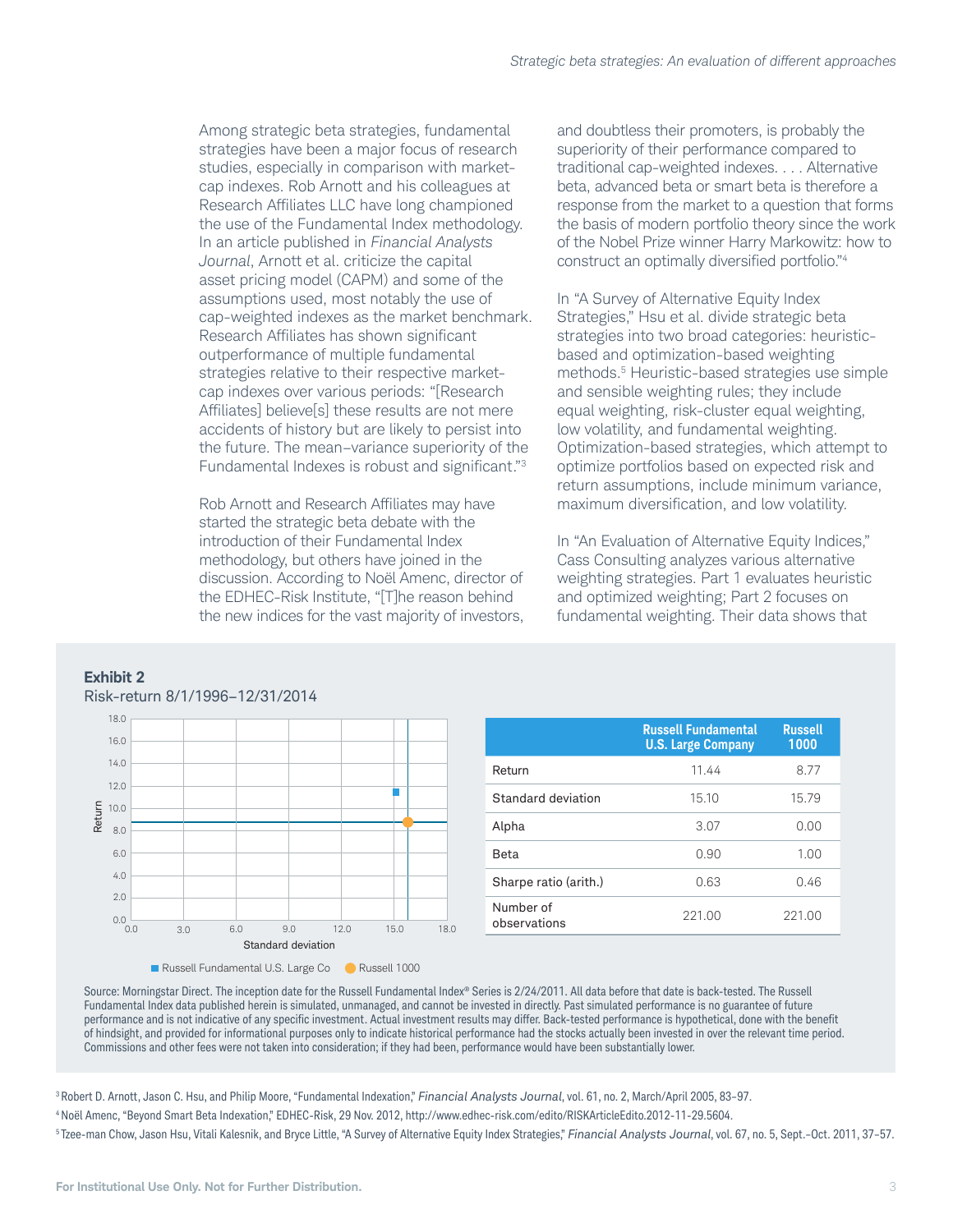### **Exhibit 3**

### Sample strategic beta strategies

| <b>Name</b>                                               | <b>Type of strategy</b> | <b>Tilt or bias</b>                          | <b>Weighting methodology</b>                                                                                                                                                                      |
|-----------------------------------------------------------|-------------------------|----------------------------------------------|---------------------------------------------------------------------------------------------------------------------------------------------------------------------------------------------------|
| Schwab Fundamental U.S. Large<br>Company (FNDX and SFLNX) | Fundamental             | Value                                        | Retained operating cash flow, adjusted sales, and<br>dividends + buybacks                                                                                                                         |
| DFA US Core Equity 1 Portfolio I<br>(DFEOX)               | Fundamental             | Value and small                              | Book value, price-cash flow, PE ratios                                                                                                                                                            |
| First Trust Large Cap Core<br>AlphaDEX Fund (FEX)         | Fundamental             | Mid                                          | Three-, six-, and 12-month price appreciation, sales<br>to price, and one-year sales growth (growth<br>factors); book value to price, cash flow to price, and<br>return on assets (value factors) |
| Guggenheim S&P 500 Equal<br>Weight (RSP)                  | Equal weight            | Value and mid                                | Equal-weight index constituents                                                                                                                                                                   |
| PowerShares FTSE RAFI<br><b>US 1000 (PRF)</b>             | Fundamental             | Value                                        | Book value, cash flow, sales, and dividends                                                                                                                                                       |
| PowerShares S&P 500 Low<br>Volatility (SPLV)              | Low volatility          | Value (may have sector<br>over/underweights) | Lowest realized volatility over preceding 12 months                                                                                                                                               |
| WisdomTree Large Cap<br>Dividend (DLN)                    | Fundamental             | Value/dividend                               | Dividend weighted                                                                                                                                                                                 |

See the appendix for a complete description of weighting methodologies.

many of the alternative weighting strategies delivered excess returns relative to the marketcap indexes: "[B]etween 1968 and 2011 the fundamental index alternatives that we consider have out-performed a comparable index constructed on the basis of the market capitalisation of the index constituents, in riskadjusted terms. Our Monte Carlo experiments show that this superior risk-adjusted performance cannot be attributed easily to luck."6

The Schwab Center for Financial Research has conducted its own analysis of the risk-adjusted results of the Fundamental Index strategy. Exhibit 2 on page 3 compares the Russell Fundamental U.S. Large Company Index and the Russell 1000 Index. The Fundamental Index strategy has delivered stronger returns than its market-cap-weighted equivalent (11.44% versus 8.77%). The Fundamental Index strategy has also delivered lower beta (risk) and more attractive alpha (excess return) than the Russell 1000 Index.

### Gaining exposure to strategic beta strategies

As strategic beta strategies have been embraced by institutions and individual investors, the number of alternative weighting strategies and the flows into them have increased dramatically. Advisors should understand the differences among the strategies, including how varying market conditions may affect their use within client portfolios. Certain strategies introduce biases through their weighting methodologies. Advisors should evaluate both a strategy's weighting methodology and the underlying index used, which may vary the security, sector, and market-capitalization exposures.

Exhibit 3, above, compares a few of the largest strategic beta strategies. The differences in the weighting methodologies and the underlying indexes could lead to dramatically different risks and returns over time.

<sup>6</sup> Andrew Clare, Nick Motson, and Steve Thomas, "An Evaluation of Alternative Equity Indices," Cass Consulting, City University, London, March 2013, http://papers.ssrn.com/sol3/papers.cfm?abstract\_id=2242034.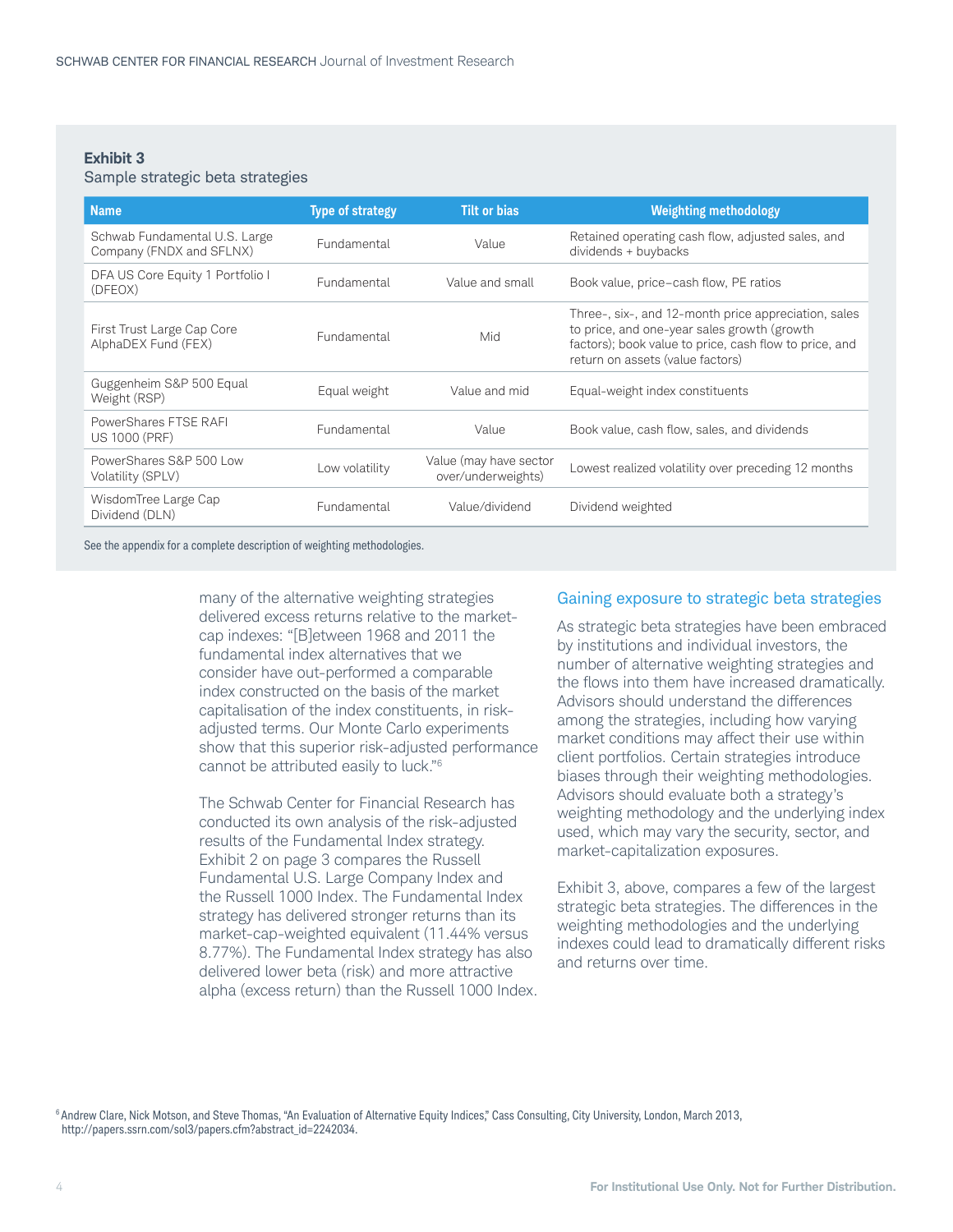Exhibit 4 provides a sector analysis of seven alternative weighting strategies and two marketcap indexes. These allocations differ because of their weighting methodologies. For example, look at the PowerShares S&P Low Volatility strategy, which has a 18.35% allocation to utilities and 16.49% to consumer staples. This differs from the other strategic beta strategies, whose allocations to utilities range from 3.03% to 9.38% and whose allocations to consumer staples range from 5.59% to 14.33%. The low-volatility strategy has a greater emphasis on utilities and consumer staples because historically they have had less volatility than other sectors. The low-volatility strategy also makes big bets on these two sectors relative to the S&P 500: utilities (18.35% versus 3.24%) and consumer staples (16.49% versus 9.80%). The difference in sector allocations may lead to dramatically different results over time—either helping or hindering performance.

Other differences across these strategies and relative to the benchmarks (S&P 500 Index and Russell 1000 Index) are byproducts of the weighting methodologies and the underlying indexes rather than any intended bets on the markets. Advisors should carefully consider the underlying portfolios and some of the unintended bets.

Market capitalization is another important consideration when evaluating these strategies. Exhibit 5 on page 6 provides a marketcapitalization breakdown across the strategies and the two market-cap indexes. As shown, the DFA strategy has the highest allocation to smallcap and microcap stocks (12.04% and 4.19%, respectively). DFA relies on work conducted by Eugene Fama and Ken French.

Fama and French attempted to attribute market returns and found that value stocks have tended to outperform growth stocks; similarly, smallcap stocks have tended to outperform large-cap stocks over time.<sup>7</sup> There is a lot of debate about

### **Exhibit 4** Sector allocations (%)

| <b>Name</b>                                               | <b>Materials</b> | Cons.<br>disc. | <b>Financials</b> | Cons.<br><b>staples</b> | <b>Health</b><br>care | <b>Utilities</b> | <b>Telecom</b><br><b>services</b> | <b>Energy</b> | <b>Industrials</b> | Info tech |
|-----------------------------------------------------------|------------------|----------------|-------------------|-------------------------|-----------------------|------------------|-----------------------------------|---------------|--------------------|-----------|
| Schwab Fundamental U.S.<br>Large Company (SFLNX)          | 3.81             | 12.17          | 13.34             | 11.81                   | 11.94                 | 4.55             | 4.04                              | 14.47         | 10.12              | 13.78     |
| DFA US Core Equity 1<br>Portfolio I (DFEOX)               | 4.87             | 15.44          | 14.92             | 7.85                    | 11.72                 | 3.03             | 2.50                              | 8.04          | 13.59              | 18.05     |
| First Trust Large Cap Core<br>AlphaDEX Fund (FEX)         | 5.69             | 18.05          | 11.96             | 5.59                    | 11.96                 | 9.38             | 1.15                              | 9.50          | 12.59              | 14.15     |
| Guggenheim S&P 500 Equal<br>Weight ETF (RSP)              | 5.84             | 16.80          | 16.90             | 7.86                    | 10.74                 | 6.02             | 1.20                              | 9.01          | 12.90              | 12.73     |
| PowerShares FTSE RAFI<br>US 1000 Portfolio (PRF)          | 3.76             | 11.22          | 21.17             | 10.26                   | 11.02                 | 5.42             | 3.65                              | 10.56         | 10.74              | 12.18     |
| PowerShares S&P 500<br>Low Volatility Portfolio<br>(SPLV) | 3.78             | 1.20           | 32.95             | 16.49                   | 7.84                  | 18.35            | 1.85                              | 2.64          | 12.11              | 2.81      |
| WisdomTree LargeCap<br>Dividend Fund (DLN)                | 3.22             | 8.79           | 14.91             | 14.33                   | 10.82                 | 4.96             | 5.85                              | 11.51         | 10.58              | 15.03     |
| Russell 1000 Index                                        | 3.54             | 12.71          | 17.44             | 8.99                    | 13.95                 | 3.22             | 2.11                              | 7.84          | 11.16              | 19.04     |
| <b>S&amp;P 500 Index</b>                                  | 3.17             | 12.13          | 16.65             | 9.80                    | 14.21                 | 3.24             | 2.28                              | 8.44          | 10.41              | 19.66     |

Source: Morningstar Direct as of Dec. 31, 2014. Sector allocations are subject to change without notice.

7 Eugene F. Fama and Kenneth R. French, "Common Risk Factors in the Returns on Stocks and Bonds," *Journal of Financial Economics*, vol. 33, no. 1, 1993, 3–56.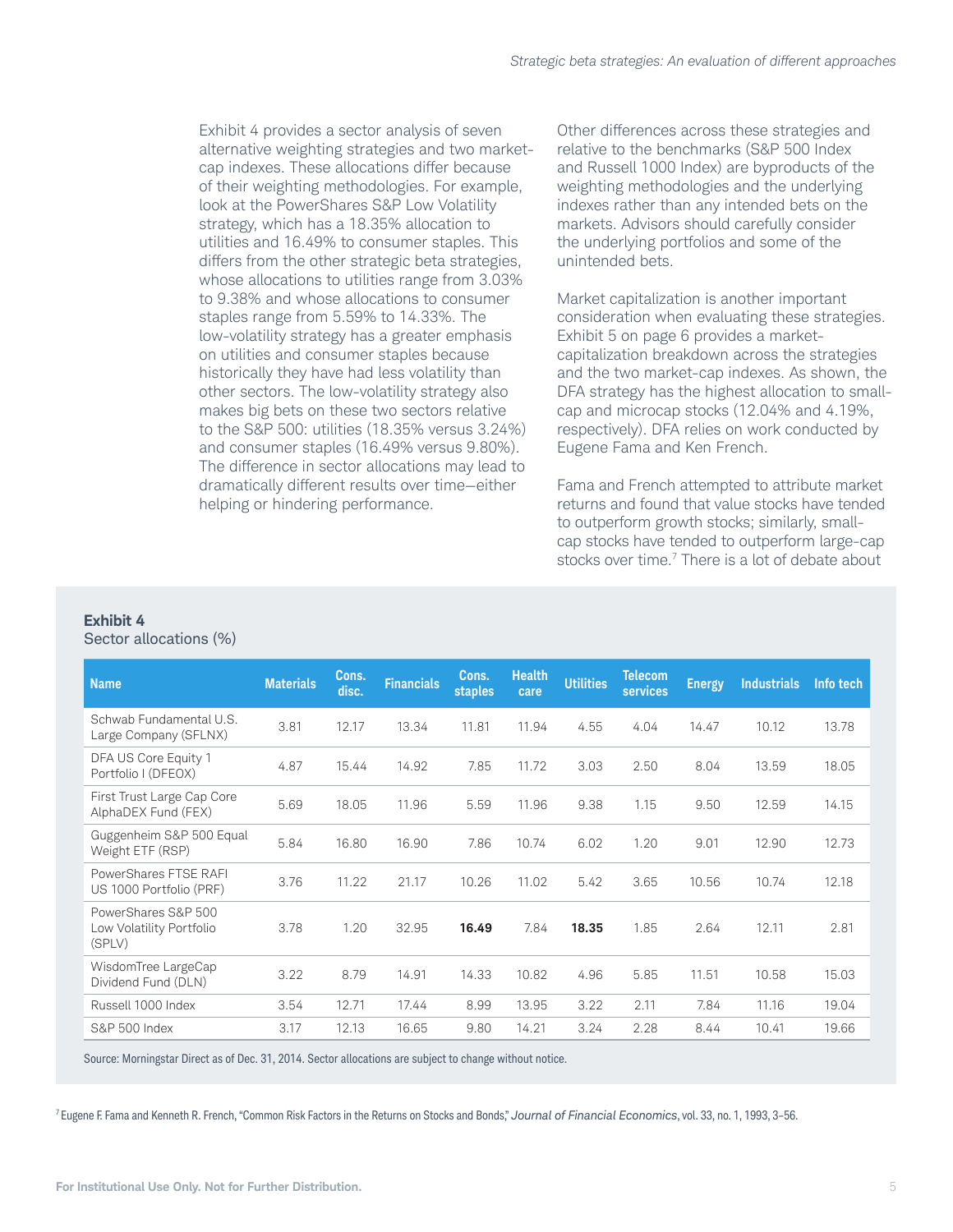### **Exhibit 5**

Market capitalization and style comparison (%)

| Market cap                                                  |                    |              |                   |                     |                     | <b>Style</b> |             |               |
|-------------------------------------------------------------|--------------------|--------------|-------------------|---------------------|---------------------|--------------|-------------|---------------|
| <b>Name</b>                                                 | <b>Mega</b><br>cap | Large<br>cap | <b>Mid</b><br>cap | <b>Small</b><br>cap | <b>Micro</b><br>cap | <b>Value</b> | <b>Core</b> | <b>Growth</b> |
| Schwab Fundamental U.S. Large<br>Company Index Fund (SFLNX) | 47.47              | 33.65        | 16.88             | 1.98                | 0.03                | 49.39        | 33.34       | 17.28         |
| DFA US Core Equity 1 Portfolio I (DFEOX)                    | 32.39              | 23.44        | 27.94             | 12.04               | 4.19                | 34.67        | 32.86       | 32.47         |
| First Trust Large Cap Core AlphaDEX<br>Fund (FEX)           | 13.76              | 41.69        | 44.03             | 0.52                | 0.00                | 43.54        | 27.81       | 28.65         |
| Guggenheim S&P 500 Equal Weight ETF<br>(RSP)                | 12.58              | 41.11        | 45.66             | 0.65                | 0.00                | 35.42        | 35.10       | 29.48         |
| PowerShares FTSE RAFI US 1000<br>Portfolio (PRF)            | 43.51              | 33.13        | 18.68             | 4.31                | 0.38                | 51.66        | 29.70       | 18.64         |
| PowerShares S&P 500 Low Volatility<br>Portfolio (SPLV)      | 21.23              | 47.60        | 31.17             | 0.00                | 0.00                | 50.57        | 32.17       | 17.26         |
| WisdomTree LargeCap Dividend Fund<br>(DLN)                  | 58.89              | 35.41        | 5.70              | 0.00                | 0.00                | 51.42        | 32.72       | 15.86         |
| Russell 1000 Index                                          | 44.88              | 33.16        | 19.95             | 2.00                | 0.02                | 33.70        | 32.04       | 34.26         |
| <b>S&amp;P 500 Index</b>                                    | 51.28              | 36.40        | 12.27             | 0.06                | 0.00                | 34.62        | 32.53       | 32.85         |

Source: Morningstar Direct. Data as of Dec. 31, 2014. Data is subject to change without notice. Market capitalization may vary without notice. Market-capitalization breakpoints, determined by Morningstar Direct: Mega cap, over \$72.8 billion; Large cap, between \$17.0 billion and \$72.8 billion; Mid cap, between \$3.7 billion and \$17.0 billion; Small cap, between \$1.2 billion and \$3.7 billion.

> the outperformance tendency: Is it caused by market efficiency or inefficiency? On the efficiency side of the debate, the outperformance may generally be explained by the excess risk that value and small-cap stocks face as a result of their higher cost of capital and greater business risk. On the inefficiency side, the outperformance could be explained by market participants mispricing the value of these companies, which provides excess return in the long run as the value adjusts.

> The Guggenheim S&P 500 Equal Weight strategy has the highest allocation to mid-cap stocks and the lowest allocation to mega-cap stocks. Equalweight strategies, like the Guggenheim strategy, provide the same weight to every company in an index. Equal-weight strategies will have a smaller capitalization than their market-cap equivalents because of the weighting methodology.

> Exhibit 5 also provides a breakdown of allocations across value, core, and growth. The two PowerShares strategies and the WisdomTree strategy have the highest allocations to value (51.66%, 50.57%, and 51.42%, respectively),

and the DFA strategy is the closest to a neutral weight between value and growth (34.67% versus 32.47%). The underlying major market indexes— S&P 500 Index and Russell 1000 Index—are also close to neutral weighting across value, core, and growth.

The information contained in Exhibits 4 and 5 helps explain the differences in returns over time. The portfolio characteristics may vary, but the difference in the underlying index and construction methodologies likely means that the differences will persist. Advisors should seek to better understand the weighting methodology, which ultimately leads to differences in the underlying portfolio. The sector allocations, market capitalization, and value-growth bias will culminate in different returns and risks over time.

### Implementing strategic beta strategies

Schwab believes in the value of strategic beta strategies. As noted above, however, we see a high degree of variability across the types of strategies. Advisors should understand the weighting methodologies, underlying indexes,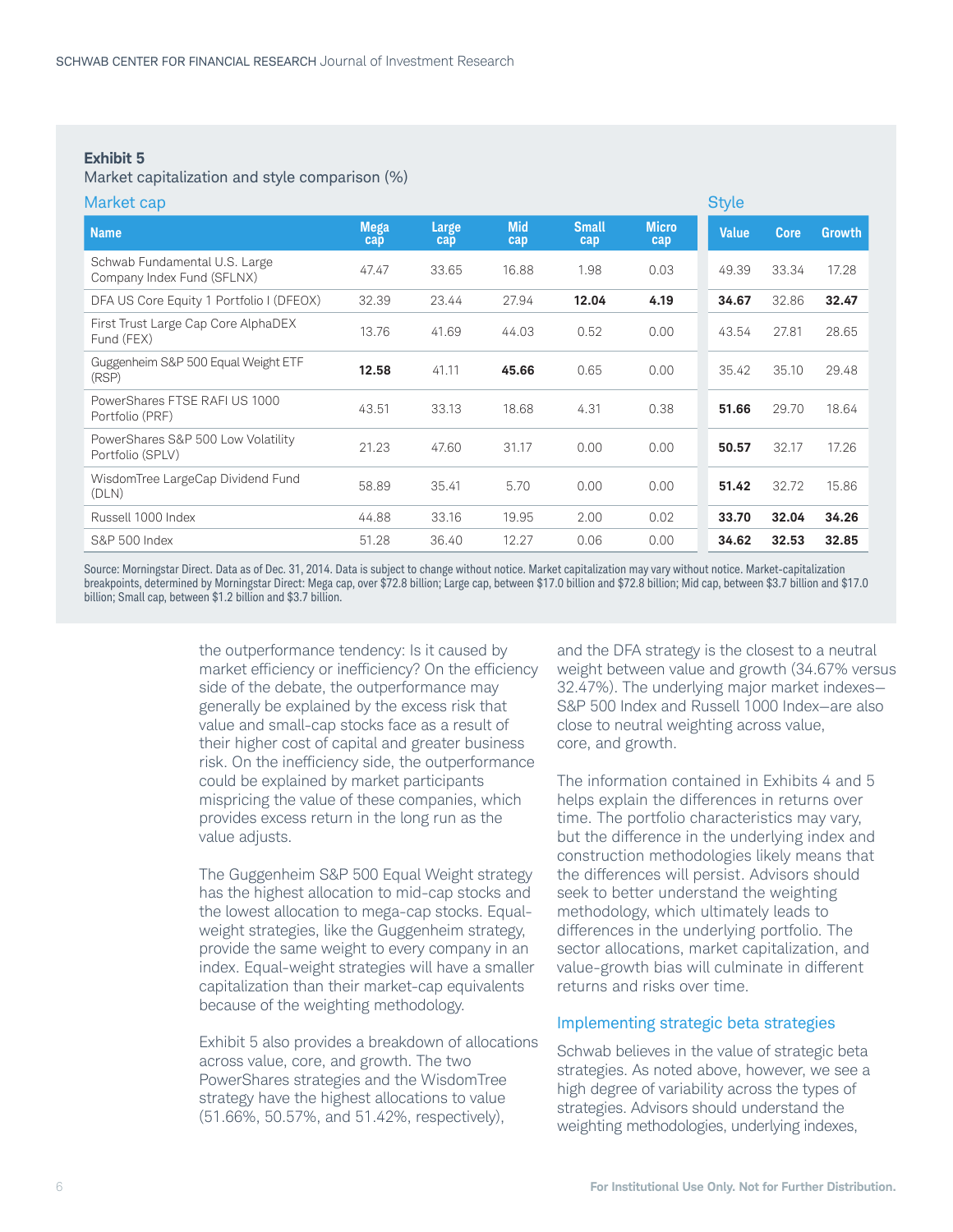sector allocations, market capitalizations, and value-growth tilts, and should keep in mind that portfolio characteristics will change over time.

The Schwab Center for Financial Research has done extensive research on Fundamental Index strategies. Schwab believes that fundamental strategies may serve as a nice complement to both market-cap and active management options (see *An evolutionary approach to portfolio construction*).

As shown in Exhibit 6, there are four key levers that can help determine an appropriate weighting among these types of strategies: tracking error, loss aversion, alpha, and cost.

**Market cap** provides little or no tracking error (fees could provide a small drag), no downside protection, and no alpha. **Fundamental**  strategies have historically delivered alpha and have a relatively high tracking error compared with market cap. **Active** managers seek to deliver alpha and may provide some downside protection. Although there are merits to indexbased strategies, such strategies are unable to deviate from their rules-based discipline. Active managers have greater flexibility and can adapt to changing market dynamics.

Depending on investors' sensitivity to the levers above, they could choose to overweight or underweight each of these strategies.

• **Market cap:** Investors who seek a costeffective way of owning the market and want to limit tracking error may want to consider an overweight to market-cap strategies.

- **Fundamental:** Investors who are seeking alpha and have no concerns about tracking error may choose to overweight fundamental strategies.
- **Active:** Investors who are concerned about the ever-changing market environment and want an active manager to be able to alter their strategy over time may want to consider a larger allocation to active management. Advisors should seek to identify managers that have historically delivered better downside capture ratios.

### **Conclusion**

In recent years, strategic beta strategies have evolved significantly, providing a range of strategies that offer different return and risk characteristics. These strategies provide different ways of accessing the various market segments.

Strategic beta strategies, or smart beta strategies, represent a sophisticated way of building index-based portfolios. These solutions apply logic and academic research to the weighting methodologies used in index construction, leading to a different client experience.

*Caveat emptor:* Let the buyer beware. Not all strategic beta strategies are created equal, and there are important differences among the strategies available in the market. Before investing, advisors and individual investors should gain an understanding of the weighting methodology and any tilts or biases that may be introduced.

### **Exhibit 6**

### Portfolio construction levers

| Key lever      | Market cap                  | <b>Fundamental</b>     | <b>Active</b>                              |
|----------------|-----------------------------|------------------------|--------------------------------------------|
| Tracking error | Little or no tracking error | Higher tracking error  | Varies by manager                          |
| Loss aversion  | No downside protection      | No downside protection | May provide a level of downside protection |
| Alpha          | Nο                          | Potential alpha        | Varies                                     |
| Cost           | Lowest cost                 | Low cost               | Varies by manager and vehicle              |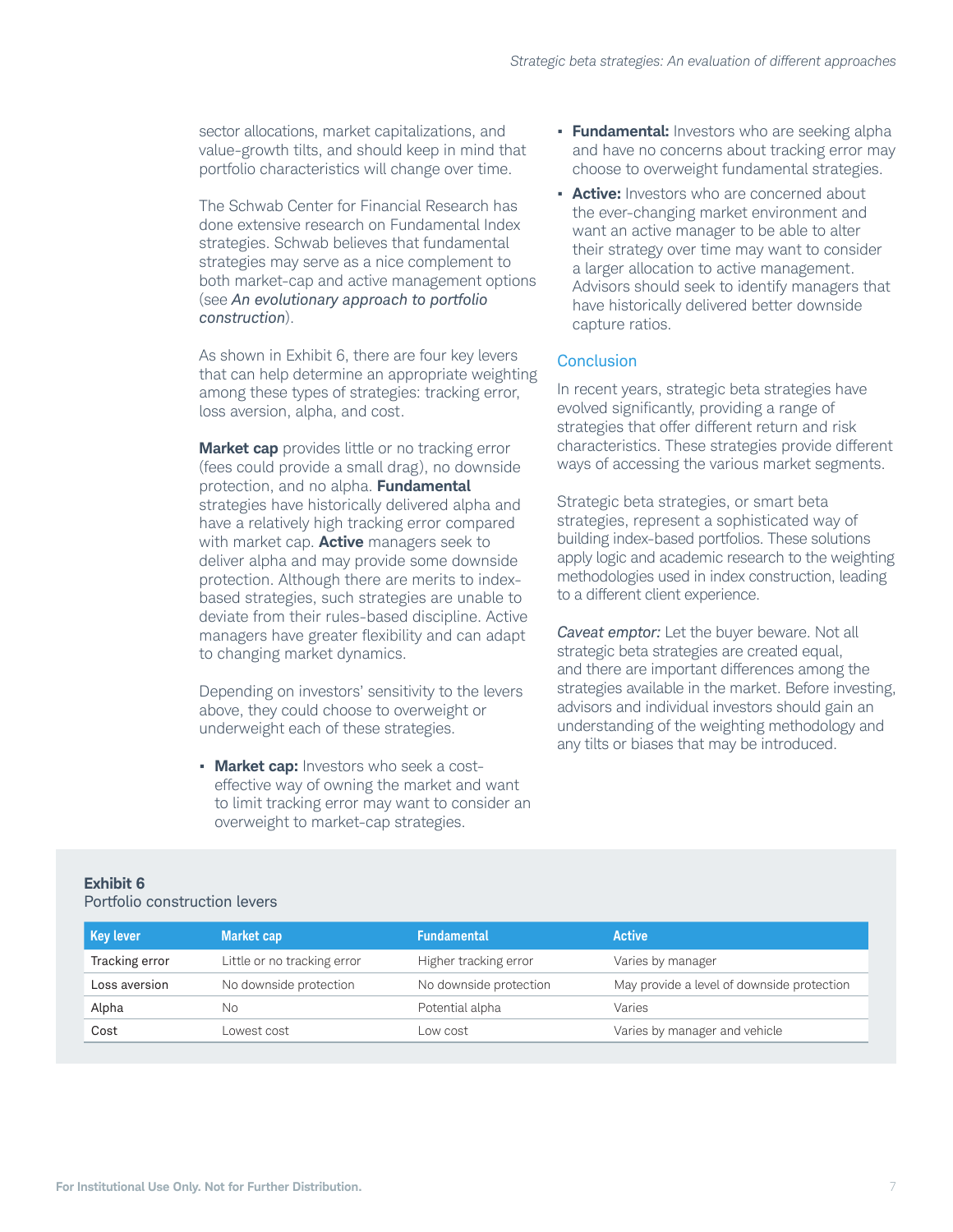# Appendix

| <b>Name</b>                                                           | <b>Methodology</b>                                                                                                                                                                                                                                                                                                                                                                                                                                                                                                                                                                                                                                                                                                                                                                                                                                                                                                                                                                                                                                                                                  |
|-----------------------------------------------------------------------|-----------------------------------------------------------------------------------------------------------------------------------------------------------------------------------------------------------------------------------------------------------------------------------------------------------------------------------------------------------------------------------------------------------------------------------------------------------------------------------------------------------------------------------------------------------------------------------------------------------------------------------------------------------------------------------------------------------------------------------------------------------------------------------------------------------------------------------------------------------------------------------------------------------------------------------------------------------------------------------------------------------------------------------------------------------------------------------------------------|
| Schwab<br>Fundamental<br>U.S. Large<br>Company<br>(SFLNX and<br>FNDX) | The Schwab Fundamental U.S. Large Company Index Mutual Fund and the Schwab Fundamental<br>U.S. Large Company ETF seek investment results that correspond generally (before fees and<br>expenses) to the total return of the Russell Fundamental U.S. Large Company Index. The mutual<br>fund and ETF will typically invest in stocks that are included in the index. The index measures the<br>performance of the large company size segment by fundamental overall company scores, which<br>are created using as the universe the companies in the Russell 3000 Index. The Russell<br>Fundamental methodology utilizes three fundamental metrics of company scale and success:<br>retained operating cash flow, adjusted sales, and dividends plus buybacks. Influence: Rob Arnott<br>and Research Affiliates.                                                                                                                                                                                                                                                                                     |
| DFA US Core<br>Equity 1 Portfolio I<br>(DFEOX)                        | The portfolio seeks to purchase a broad and diverse group of securities of U.S. companies<br>with an increased exposure to small-cap companies and those Dimensional considers value<br>companies relative to the U.S. market universe. The universe comprises U.S. operating<br>companies listed on the New York Stock Exchange, Nasdaq Global Market®, or such other<br>securities exchanges deemed appropriate by Dimensional. Increased exposure to small and<br>value companies may be achieved by decreasing the allocation of the portfolio's assets in<br>large growth companies relative to their weight in the U.S. universe. Securities are considered<br>value stocks primarily because a company's shares have a high book value in relation to their<br>market value (BtM). In assessing value, factors such as price to cash flow or price to earnings<br>ratios may be considered, as well as economic conditions and developments in the issuer's<br>industry. The criteria for assessing value are subject to change from time to time. Influence:<br>Eugene Fama and Ken French. |
| First Trust Large<br>Cap Core<br>AlphaDEX® (FEX)                      | Ranks the stocks from the S&P 500 Index on growth factors including three-, six-, and 12-month<br>price appreciation, sales to price, and one-year sales growth, and separately on value factors<br>including book value to price, cash flow to price, and return on assets. The selected stocks are<br>divided into quintiles based on their rankings, and the top-ranked quintiles receive a higher weight<br>within the index. The stocks are equally weighted within each quintile. The index is reconstituted<br>and rebalanced quarterly.                                                                                                                                                                                                                                                                                                                                                                                                                                                                                                                                                     |
| Guggenheim<br>S&P 500 <sup>®</sup> Equal<br>Weight (RSP)              | Guggenheim S&P 500 Equal Weight ETF (RSP) seeks to provide investment results that<br>correspond to the daily performance of the S&P 500 Equal Weight Index (SPXEW), an index<br>developed by Standard & Poor's in collaboration with Guggenheim Investments. In the S&P 500<br>Equal Weight Index, each of the stocks that make up the index is "equally weighted." To maintain<br>composition, the S&P 500 Equal Weight Index rebalances quarterly.                                                                                                                                                                                                                                                                                                                                                                                                                                                                                                                                                                                                                                               |
| PowerShares<br><b>FTSE RAFIUS</b><br>1000 (PRF)                       | The PowerShares FTSE RAFI US 1000 Portfolio is based on the FTSE RAFI 1000 Index. The fund<br>will normally invest at least 90% of its total assets in common stocks that the index comprises.<br>The index is designed to track the performance of the largest U.S. equities, selected based on<br>the following four fundamental measures of firm size: book value, cash flow, sales, and<br>dividends. The 1,000 equities with the highest fundamental strength are weighted by their<br>fundamental scores. The fund and the index are reconstituted annually. Influence: Rob Arnott<br>and Research Affiliates.                                                                                                                                                                                                                                                                                                                                                                                                                                                                                |
| PowerShares<br>S&P 500 <sup>®</sup><br>Low Volatility<br>(SPLV)       | The PowerShares S&P 500 Low Volatility Portfolio is based on the S&P 500 Low Volatility Index.<br>The fund will invest at least 90% of its total assets in common stocks that the index comprises.<br>The index is compiled, maintained, and calculated by Standard & Poor's and consists of the 100<br>stocks from the S&P 500 Index with the lowest realized volatility over the past 12 months.<br>Volatility is a statistical measurement of the magnitude of up and down asset price fluctuations<br>over time. The fund and the index are rebalanced and reconstituted quarterly in February, May,<br>August, and November.                                                                                                                                                                                                                                                                                                                                                                                                                                                                   |
| WisdomTree<br>LargeCap<br>Dividend (DLN)                              | WisdomTree LargeCap Dividend Fund seeks investment results that closely correspond to the<br>price and yield performance, before fees and expenses, of the WisdomTree LargeCap Dividend<br>Index. The WisdomTree LargeCap Dividend Index is a fundamentally weighted index that measures<br>the performance of the large-capitalization segment of the U.S. dividend-paying market. The index<br>is composed of the 300 largest companies ranked by market capitalization from the WisdomTree<br>Dividend Index. The index is dividend weighted annually to reflect the proportionate share of the<br>aggregate cash dividends each component is projected to pay in the coming year, based on the<br>most recently declared dividend per share. Influence: Jeremy Siegel.                                                                                                                                                                                                                                                                                                                          |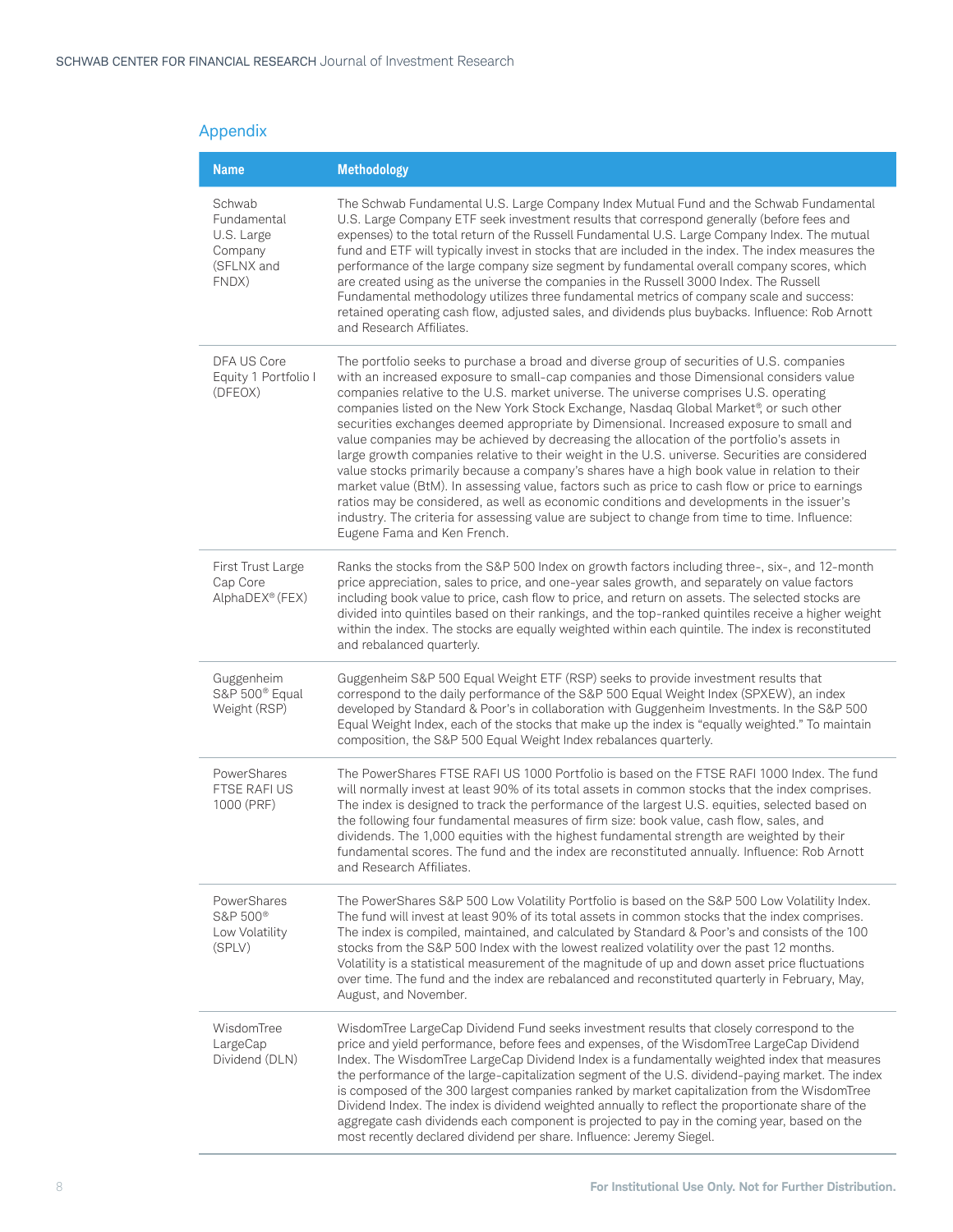### Glossary of terms

**Alpha.** A performance measure on a risk-adjusted basis. Alpha takes the volatility (risk) of a mutual fund, or other type of investment, and compares its risk-adjusted performance with a benchmark index. The excess return of the fund relative to the return of the benchmark index is a fund's alpha.

**Beta.** A measure of the volatility, or systematic risk, of a security or a portfolio in comparison with the market as a whole. Beta is used in the capital asset pricing model (CAPM), which calculates the expected return of an asset based on its beta and expected market returns.

**Correlation.** Correlation measures the relationship and movement of two or more securities, ranging between -1 and +1. Perfect positive correlation (a correlation of +1) implies that as one security moves, either up or down, the other security will move in lockstep in the same direction. Alternatively, perfect negative correlation means that if one security moves in either direction, the security that is perfectly negatively correlated will move in the opposite direction. If the correlation is 0, the movements of the securities are said to have no correlation; they are completely random.

**Fundamentally weighted index.** A type of equity index in which components are chosen based on fundamental criteria as opposed to market capitalization. Fundamentally weighted indexes may be based on fundamental metrics such as sales, cash flow, and dividends. Proponents of these indexes claim that they are a more accurate aggregate measure of the market because market-capitalization figures tend to overweight companies that are richly valued while underweighting companies with low valuations. Fundamentally weighted indexes are sometimes referred to as *strategic beta*, *alternative beta*, or *smart beta*.

**Market-cap weighting.** Most of the broadly used market indexes today are "cap-weighted" indexes, such as the S&P 500, Russell, and MSCI indexes. In a cap-weighted index, large price moves in the largest components can have a dramatic effect on the value of the index. Some investors feel that this overweighting toward the larger companies gives a distorted view of the market.

**Sharpe ratio.** A ratio developed by Nobel laureate William F. Sharpe to measure risk-adjusted performance. The Sharpe ratio measures the excess return (or risk premium) per unit of deviation (risk) in an investment. The Sharpe ratio characterizes how well the return of an asset compensates the investor for the risk taken. When comparing two assets versus a common benchmark, the one with a higher Sharpe ratio provides better return for the same risk (or, equivalently, the same return for lower risk).

**Standard deviation.** Standard deviation is a statistical measurement that sheds light on historical volatility. For example, a volatile portfolio will have a higher standard deviation than a less volatile portfolio. A large dispersion tells us how much the return on the fund is deviating from the expected normal returns.

**Strategic beta.** Also known as *alternative beta* and *smart beta*. Strategic beta strategies attempt to deliver a better risk and return trade-off than conventional market-cap-weighted indexes by using alternative weighting schemes based on measures such as volatility. Strategic beta strategies include a range of alternative weighting methods: fundamentally weighted, equal weighting, minimum variance, and low volatility, among others.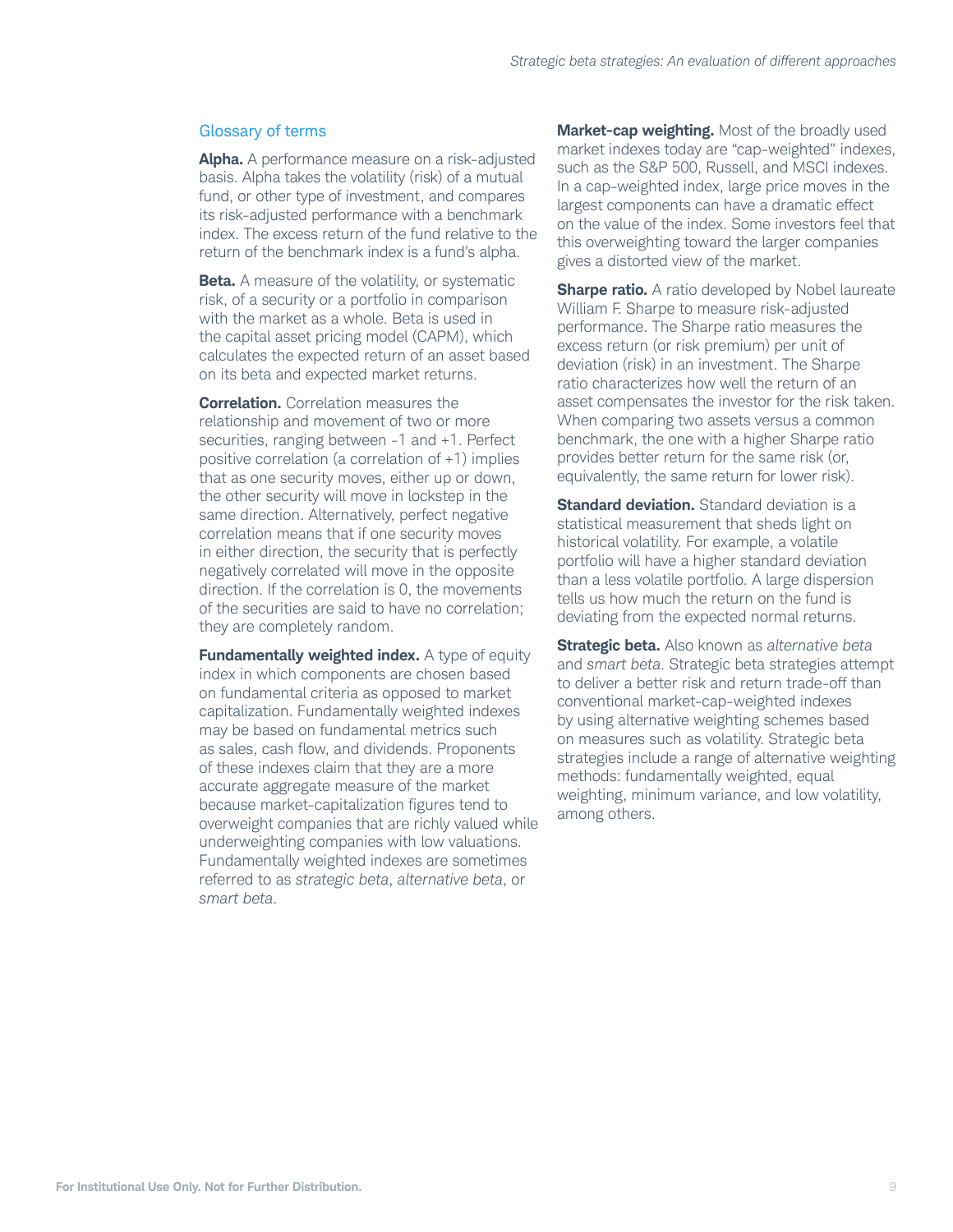### THIS PAGE INTENTIONALLY LEFT BLANK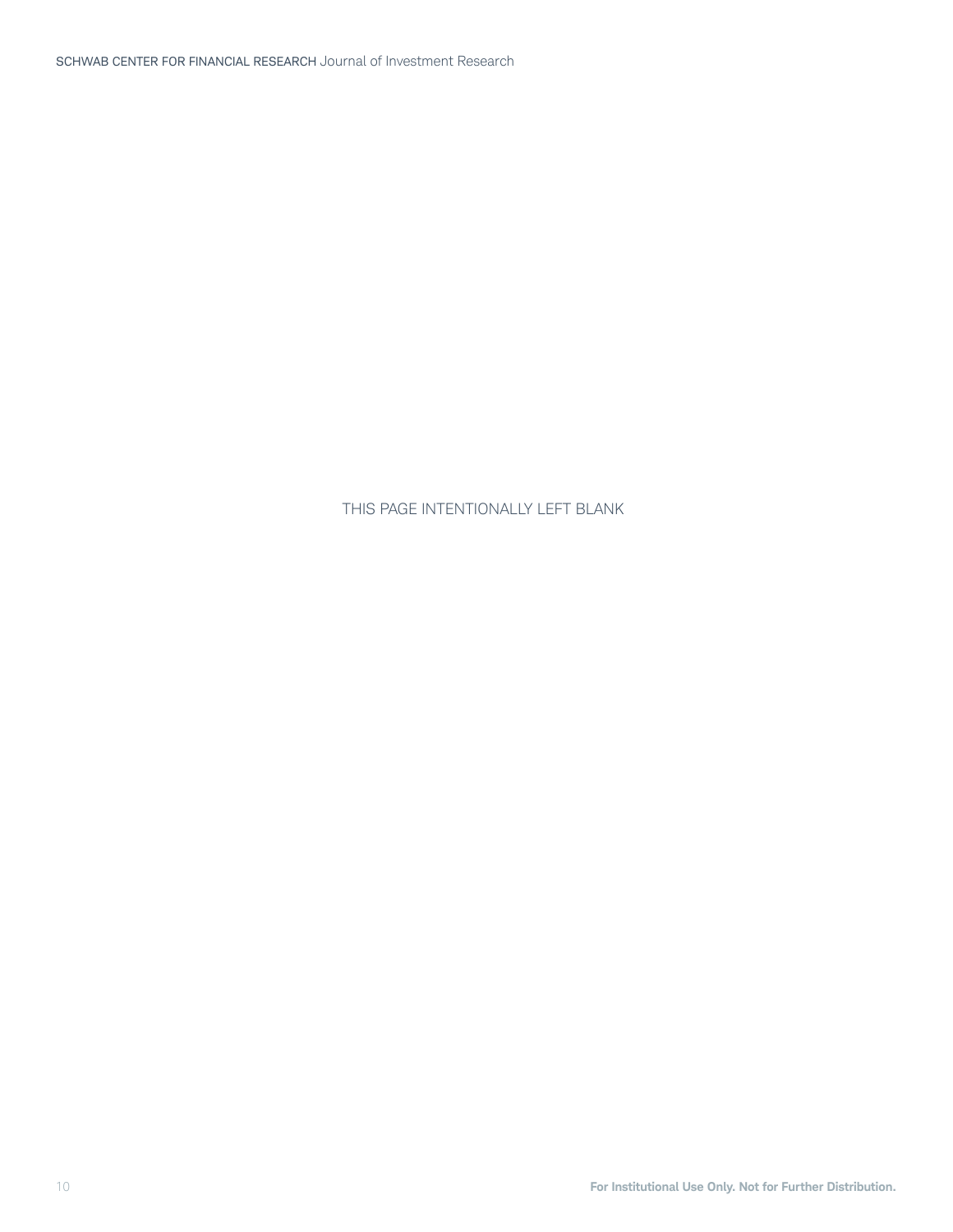## THIS PAGE INTENTIONALLY LEFT BLANK